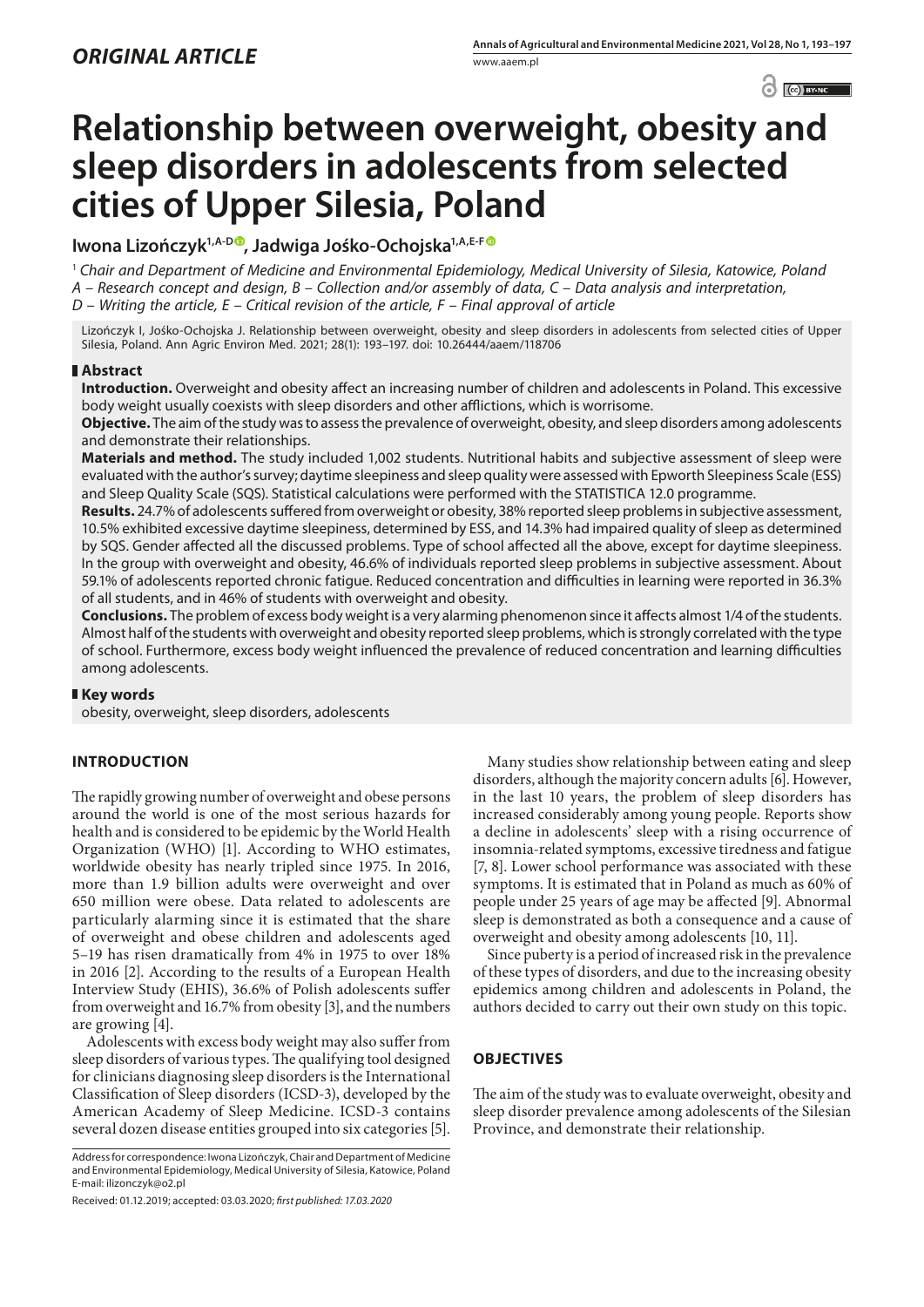#### Iwona Lizończyk, Jadwiga Jośko-Ochojska . Relationship between overweight, obesity and sleep disorders in adolescents from selected cities of Upper Silesia, Poland

## **MATERIALS AND METHOD**

The research included 1002 students – 487 girls (48.6%) and 515 boys (51.4%) – during January 2014 – June 2016. Participation in the study was voluntary and anonymous (participants provided verbal informed consent) and involved adolescents between the ages of 16–18 years (mean= 17.0±0.8 years). The studied adolescents attended upper-secondary schools in 3 selected cities of the Upper Silesian Province with more than 100,000 inhabitants: Bytom, Zabrze and Gliwice. Among the types of upper-secondary schools attended there were high schools, technical schools and vocational schools. The study was approved by Bioethical Commission (No. KNW/0022/KB/223/14).

The research included a questionnaire comprised of 3 parts for individual completion. The first part was the author's survey which had been submitted previously for validation. It consisted of data related to the respondent (gender, body weight, height, and age) and 50 questions related to nutritional choices, as well as the occurrence of sleep problems (yes/no type of answers), chronic fatigue, and concentration disorders as part of the subjective assessment.

BMI index was calculated based on body weight (mean=  $67.3\pm14.1$  kg) and height (mean=  $173.0\pm9.6$  cm) given in the authors' survey. Since ranges of BMI values were developed for adults, in the case of children and adolescents (up to 18 years old) growth charts including current standards of height, body weight, and BMI index were applied. The study was based on standards developed by the WHO and the CDC (Centers for Disease Control and Prevention) [12]:

BMI < 5 centiles – underweight;

BMI  $\geq$  5 centile and < 85 centile – normal body weight;

BMI  $\geq$  85 centile and < 95 centile – overweight;

BMI  $\geq$  95 centile – obesity.

Based on the analysis of growth charts, a group of overweight (BMI  $\geq$  85 percentile and <95 percentile) and obese (BMI $\geq$  95 centile) persons was identified (study group), and compared to the group of adolescents with normal body weight (BMI  $\geq$  5 centile and < 85 centile) as the control group. Underweight persons (BMI < 5 centile) were not taken into consideration in the study.

In the research, the sleep disorder occurrence was studied by measuring the tendency to daytime sleepiness using Murray's Epworth Sleepiness Scale (ESS) [13] and the quality of sleep using the SQS questionnaire [14], as consecutively second and third parts of the questionnaire. Moreover, the subjective assessment of sleep was considered as part of the previously described author's survey. The Epworth Sleepiness Scale (ESS) is used to define the level of an individual's sleepiness. It specifies the probability of taking a nap during the day in 8 different, but typical situations – from the most to the least – that contribute to falling asleep. ESS considers values lower or equal to 10 as normal, whereas scores above 10 indicate excessive daytime sleepiness [15, 16].

The third part was the Sleep Quality Scale (SQS), which consists of 14 questions evaluating sleep parameters (sleep duration, regularity, number of awakenings). It was developed based on sleep diagnostic criteria according to the Diagnostic and Statistical Manual of Mental Disorders IV (the standard classification of mental disorders by the American Psychiatric Association), and allows for the identification of a group of persons suffering from impaired sleep quality. Using 4 variants of response, it was possible to score 14–56 points.

The minimum value (14 points) indicates the best quality of sleep, whereas the maximum value (56 points) indicates the worst quality of sleep. Values below or equal to 35 points are considered normal [14].

**Statistical analysis.** The gathered data, after being entered into a database and controlled for correctness, were submitted to statistical analysis with the STATISTICA 12.0 package. Descriptive statistics were preliminarily calculated for the study groups (number of group members, percentage fractions for qualitative variables, the mean value for quantitative variables, standard deviation). The results are presented in the form of Tables or Figures. Comparisons between groups have been made for quantitative variables using the t-test. U-Mann Whitney's test was applied in the case of failure to meet the assumptions. The Chi-squared test with proper modifications dependent on the number of groups was used for qualitative variables. A value of < 0.05 was considered to be significant for all analyses.

#### **RESULTS**

**Overweight and obesity.** Overweight and obesity were present in 24.7% of all the subjects. In this group, as many as 14% of the individuals suffered from overweight and 10.7% were obese. This group was compared to the control group of persons with normal body weight (75.3%). Underweight persons (2.8%) were excluded from the study.

It was shown that overweight and obesity are related to gender. Boys had statistically higher BMI than girls ( $p=0.00$ ). Overweight and obesity was found in 28.5% of boys and 20.7% of girls. Normal body weight was reported in 71.5% of boys and 79.3% of girls.

Figure 1 presents the statistically significant  $(p=0.02)$ relationship between BMI class and type of school. Regarding abnormal body weight, the highest number of persons- 27.8% (of whom 13.9% persons overweight, 13.9% with obesity) attended technical schools (TECH), 26.7% (17.2% overweight and 9.5% with obesity) vocational schools (VS), and 19.8% (11.4% overweight and 8.4% with obesity) high schools (HS).



**Figure 1.** BMI class and type of school

**Sleep disorders.** In the group of adolescents, 38% reported sleep problems in the subjective assessment. Mean ESS score was 5.70±4.00 points. Excessive daytime sleepiness (ESS score >10 points) was exhibited by 10.5% of persons. Mean sleep quality score determined by SQS was 28.08±7.38 points.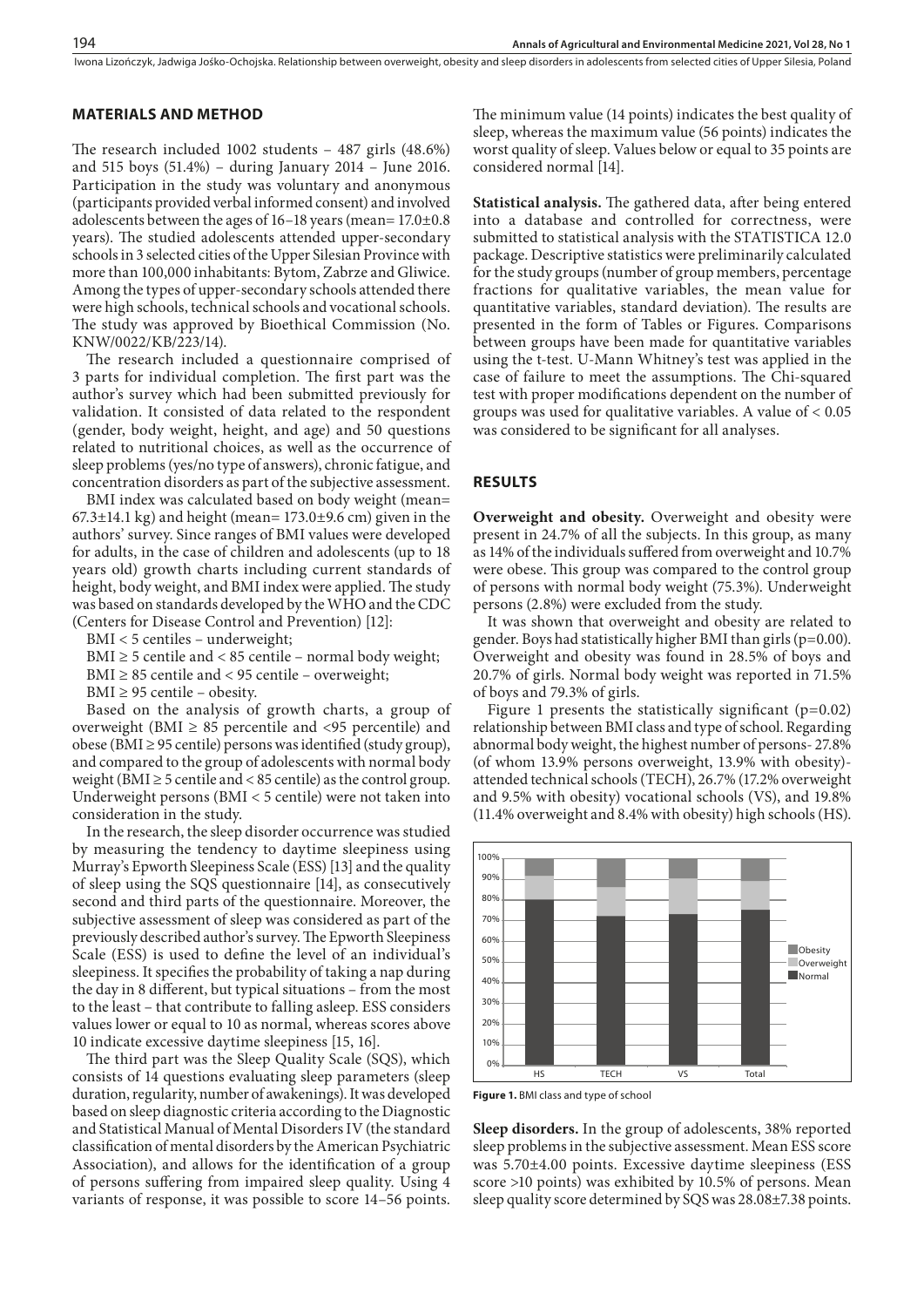Iwona Lizończyk, Jadwiga Jośko-Ochojska . Relationship between overweight, obesity and sleep disorders in adolescents from selected cities of Upper Silesia, Poland

14.3% of adolescents were identified with impaired sleep quality (SQS score >35 points).

Sleep problems reported in the subjective assessment were not significantly related to gender  $(p=0.4)$ , while the relationship was shown between ESS and SQS scores and gender. ESS-assessed daytime sleepiness was significantly higher in girls (6.30±3.88 points) compared to boys (5.15±4.03 points) (p=0.00). In the group of adolescents, 13.5% of girls and 7.7% of boys exhibited excessive daytime sleepiness. Considering the SQS scores, the quality of sleep in girls was shown to be statistically significantly worse (29.40±7.15 points) than in boys  $(26.86\pm7.38 \text{ points})$  (p=0.00). 20% of girls and 8.9% of boys were identified with impaired sleep quality.

Figure 2 shows that the prevalence of subjectively assessed sleep problems is related to the type of school the adolescents attended. The highest prevalence of sleep disorders was observed among students of technical schools (51.6%), lower in vocational schools (35.9%) and the lowest in high schools (23.3%).



**Figure 2.** Subjectively assessed sleep problems and type of school

No statistically significant relationship was found between ESS scores and type of school (p=0.16). However, there was a relationship between the quality of sleep assessed by SQS and the type of school attended by adolescents. In the vocational schools, sleep quality was statistically significantly  $(p=0.02)$  worse  $(29.10\pm8.37$  points) than in technical schools  $(27.78\pm7.09$  points) and high schools  $(27.57\pm6.73$  points) (Fig. 3).



**Figure 3.** SQS score and type of school

**Overweight, obesity and sleep disorders.** The study showed a statistically significant (p=0.00) relationship between excess

body weight and the occurrence of subjectively assessed sleep problems. Sleep problems were reported in 46.6% of persons with overweight and obesity (the study group) and 34.6% of persons with normal body weight (the control group) (Table 1).

**Table 1.** Subjectively assessed sleep problems in the study and the control group

| Group                      | Sleep problems      |                  |       |
|----------------------------|---------------------|------------------|-------|
|                            | No (quantity/ $%$ ) | Yes (quantity/%) | Total |
| Study group (quantity/%)   | 53.3%               | 46.7%            | 240   |
| Control group (quantity/%) | 65.4%               | 34.6%            | 734   |
| Total                      | 608                 | 366              | 974   |

No statistically significant relationship was found between overweight and obesity and ESS scores (p=0.2) or SQS scores  $(p=0.07)$ .

**Seeking additional portions of food.** The study also considered nutritional habits, including the tendency to snack between meals. 35% of adolescents were shown to seek extra portions of food during the day.

Sleep disorders in adolescents were significantly related to seeking additional portions of food and snacking between meals. As many as 55.9% of adolescents with subjectively reported sleep problems and 44.1% of persons (p=0.00) without them sought out additional portions of food.

In the case of persons with overweight and obesity (study group) and reported sleep problems, there was an even higher statistically significant difference  $(p=0.00)$  for eating additional portions of food. In the study group, the number of persons with subjectively assessed sleep problems who ate additional portions of food was 65.9%, and accounted for 34.1% in the group without such problems. In the control group (without overweight and obesity), the number of persons seeking additional portions was 50.2% and 49.8%, respectively (Tab. 2) (p=0.00).

**Table 2.** Relationship between subjectively assessed sleep problems and seeking additional portions of food in the study and control group.

| Additional portions of food | Sleep problems      |                  |       |
|-----------------------------|---------------------|------------------|-------|
|                             | No (quantity/ $%$ ) | Yes (quantity/%) | Total |
| <b>STUDY GROUP</b>          |                     |                  |       |
| No (quantity/%)             | 73.5%               | 26.5%            | 117   |
| Yes (quantity/%)            | 34.1%               | 65.9%            | 123   |
| In total                    | 128                 | 112              | 240   |
| <b>CONTROL GROUP</b>        |                     |                  |       |
| No (quantity/%)             | 72.1%               | 27.9%            | 516   |
| Yes (quantity/%)            | 49.8%               | 50.2%            | 218   |
| Total                       | 481                 | 253              | 734   |

ESS score was shown to be significantly different (p=0.00) for students seeking additional portions of food compared to those who did not (6.22±4.05 points vs 5.42±3.94 points). Overweight and obesity increased the ESS score difference between students snacking and those who did not (6.44±4.35 vs 5.27±4.15 points). It was also shown that adolescents who were seeking additional portions of food had worse quality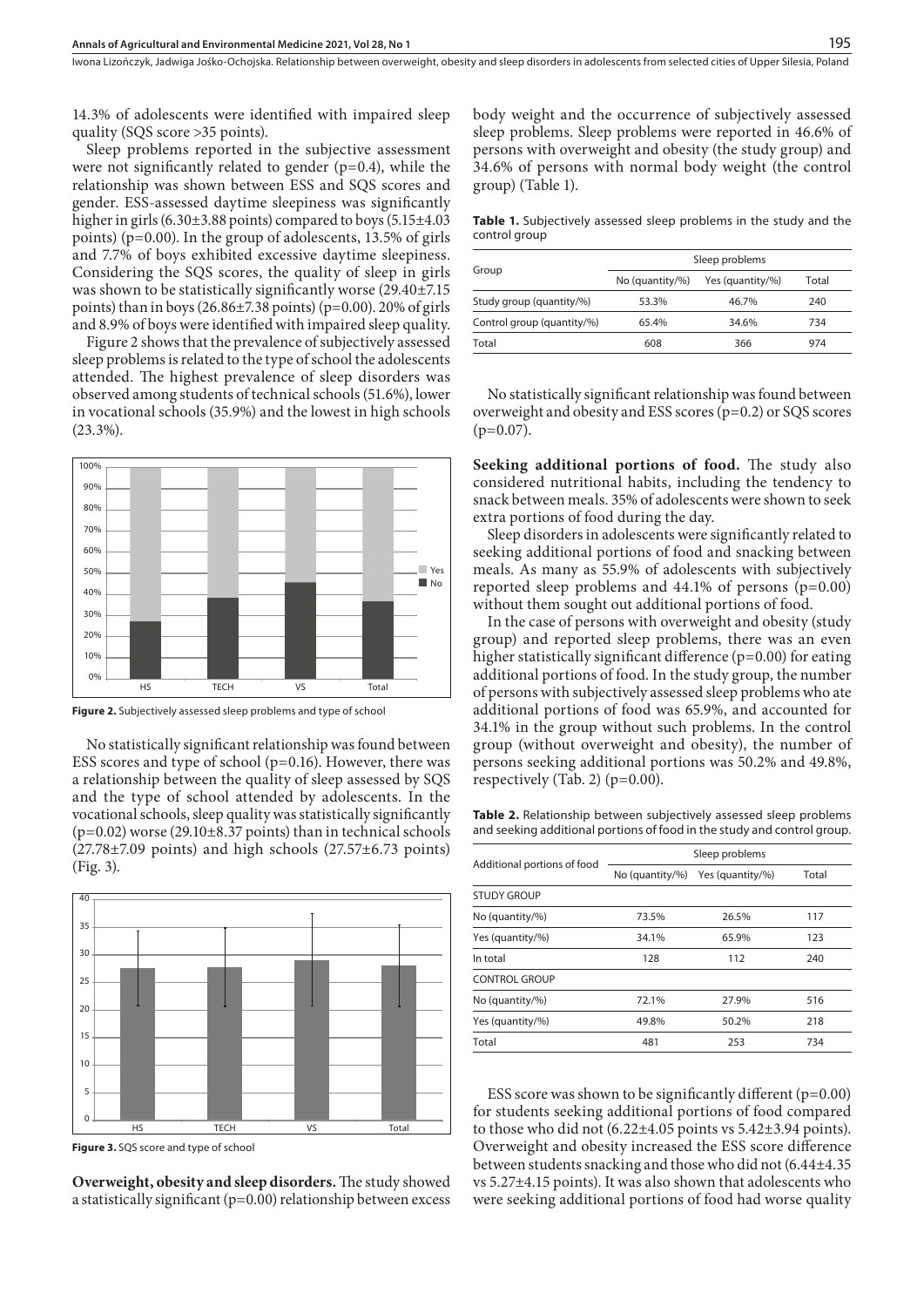of sleep assessed by SQS, compared to adolescents who did not seek additional food  $(29.54 \pm 7.81$  points vs  $27.30 \pm 7.01$ points) ( $p=0.00$ ).

**Nutritional choices.** It was shown that when making nutritional choices, only some of the studied adolescents (26.5%) sought low-calorie and low-fat products. No statistically significant relationship was found between seeking energy-restricted products and overweight, obesity  $(p=0.3)$  or sleep problems reported in the subjective assessment  $(p=0.06)$ , as well as ESS ( $p=0.07$ ) and SQS scores ( $p=0.1$ ).

**Chronic fatigue.** It was shown that over half of the adolescents (59.1%) reported the occurrence of chronic fatigue. As many as 70.5% of students reporting sleep problems also reported chronic fatigue. Furthermore, the feeling of tiredness was related to the ESS scores, which were significantly higher for adolescents reporting chronic fatigue (6.43±4.12 points) compared to those who did not  $(4.64\pm3.55 \text{ points})$  (p=0.00).

SQS scores were similarly higher for students experiencing chronic fatigue (30.44±7.15 points) compared to the group which did not report it  $(24.69\pm6.32 \text{ points})$  (p=0.00).

**Reduced concentration and learning difficulties.** As many as 36.3% of adolescents reported problems with concentration and difficulties in learning. Sleep disorders intensified those problems significantly – 43.2% of students reporting sleep problems were afflicted with disrupted concentration and difficulties in learning (p=0.00). Overweight and obesity statistically significantly ( $p=0.00$ ) affected these relations – as many as 46% of overweight and obese persons reported concentration and learning problems.

ESS scores were significantly higher for adolescents reporting reduced concentration and learning difficulties (6.78±4.26 points), compared to the group who did not report such problems  $(5.08\pm3.70)$  (p=0.00). Similarly, the quality of sleep was found to be considerably worse among the group of students with concentration and learning problems (31.40±7.38 points), in comparison to the students who did not report those (26.20±6.68 points) (p=0.00).

# **DISCUSSION**

The presented study shows that a significant proportion of 16–18-year-old students from Silesian schools suffered from excess body weight. This result is consistent with the latest WHO data [1].

It is difficult to develop one simple indicator to measure overweight and obesity in children and adolescents due to the fact they undergo a series of physiological changes as they grow. In Poland, growth charts developed as part of the OLAF project are used to assess overweight and obesity [17]. Various cut-off points used to determine overweight and obesity among adolescents are provided in the literature [18]. In the research to allow the comparison of results for studies outside of Poland, the norms recommended by the WHO were used because they are commonly applied in international studies. Questionnaire methods were used regarding the study of sleep disorders.

Generally, the most accurate in the study of sleep are instrumental methods, e.g. polygraphy or research involving actigraph, although they may have limited use in clinical

research because of the cost and complexity involved [19]. In the population sleep study, mainly questionnaire methods are used which evaluate sleep duration, night awakenings, as well as states during the day, e.g. feeling of drowsiness or involuntary falling asleep. In the questionnaires or surveys, the subjective feelings of the respondents are assessed. These methods were repeatedly compared, and as shown, may be applicable for both individual evaluation of patients in clinical practice, as well as clinical research [19, 20].

In the current study, 3 types of questionnaires were used: author's survey, ESS sleepiness scale, and SQS sleep quality scale, which revealed that a large proportion of young people reported sleep problems, suffer from excessive daytime sleepiness as determined by ESS scale and reduced sleep quality in the SQS scale. This is consistent with many reports worldwide that identify the growing problem of sleep disorders among young people [7, 8, 21]. In Polish literature, there are only a few publications on the occurrence of sleep disorders in this group [20, 22].

The current study confirmed a relationship between abnormal body weight, sleep disorders, and gender. Boys had a higher BMI than girls, which is consistent with the results of the Health Behaviour in School-aged Children (HBSC) study performed in Poland in 2018 [4]. On the other hand, sleepiness in ESS scores and sleep quality in SQS scores were shown to be higher among girls. This is confirmed for the female gender by most of the publications, regardless of the age groups studied [23, 24].

Additionally, the presented study confirmed a relationship between sleep disorders, excess body weight, and type of school attended by the adolescents. It turned out that the highest proportion of overweight and obese students occurred in technical schools and vocational schools, where sleep disorders were also more prevalent considering subjectively assessed sleep problems and worse sleep quality. These parameters were considerably better in high schools, which may indicate a higher health awareness of high school students or better pro-health education, but this should be the subject of further research.

The current study also demonstrated a relationship between abnormal body weight and sleep problems in the subjective assessment. Almost half of the students with overweight and obesity reported those problems compared to 1/3 of students with normal body weight. Numerous studies showed that sleep disorders may be connected not only with overweight but with abnormal nutritional behavior of adolescents [25, 26, 27]. Which shows that reduced duration of sleep and its disturbed continuity are related to the increased risk of snacking during the day, as well as during the night [28, 29].

The current study confirmed that more than half of the adolescents with subjectively assessed sleep problems were seeking additional portions of food. In the group of adolescents additionally overweight and obese, that number was even higher. The study simultaneously confirmed that seeking additional portions of food was related to worse quality of sleep and intensified daytime sleepiness. Excess body weight in the adolescents who participated in the study contributed to an even stronger relationship of that type. On the one hand, this may be attributed to a higher inclination of overweight and obese persons to snack while waiting to fall asleep, which over time results in an increase in body weight; whereas on the other hand, poor quality of sleep and insufficient duration may affect the secretion of hormones